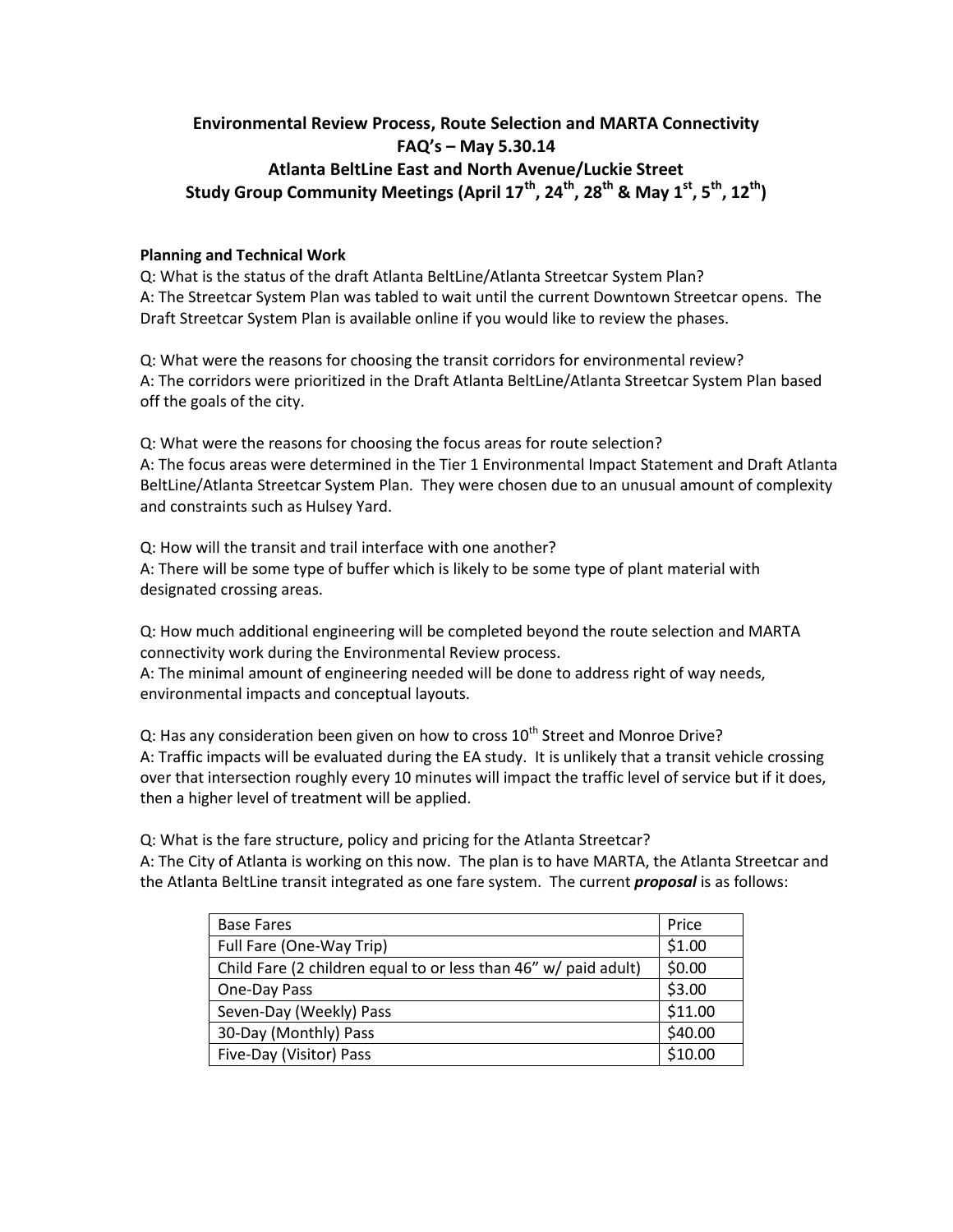## **Timing and Funding**

Q: What is the timeline for completion of the environmental review process? A: The environmental review process should be complete in 18 months

Q: What is the process for federal funding? Are there any options for getting funding for public transit projects?

A: The federal grant program that delivers funding for many public transit capital investments is called New Starts, and it is administered by the Federal Transit Administration (FTA). Another program is called Small Starts, and projects applying for this program must have a total net capital cost of less than \$250 million and seek a federal share of less than \$75 million. The US Department of Transportation (USDOT) runs the TIGER program, which is more opportunity-based and tends to favor projects that can be quickly implemented. The Atlanta Streetcar received its federal funding from the TIGER grant program.

Q: When will a Federal New Starts be submitted?

A: The project is currently on track for a FY17 application however it is possible that the pace could be quickened for FY16 application. What happens in Atlanta in terms of local funding over the next 12 months will have an impact on this timeline.

Q: When the EA process is complete and ready for project engineering, is funding available? A: Current resources allow for a portion of the project to be taken into engineering. As more funding becomes available, more of the project can be taken into engineering.

Q: What is the timeframe for construction of the streetcar on North Avenue? A: The timeline is uncertain at this time. Financial planning and project delivery are part of this current study.

# **Stations**

Q: At what point will the community choose station locations?

A: The community had initial input through the sub-area master planning and corridor design processes. During the Environment Assessment process there will be additional opportunities for community input. Transit stations will generally be located within a ½ mile from one another which means that individuals will never be further than a ¼ mile from a station.

Q: Will the stations be similar to the Downtown Streetcar stops?

A: Stations located in City of Atlanta streets will be similar however stations on the Atlanta BeltLine will be larger and more consistent with the look and feel of the Atlanta BeltLine corridor.

Q: Will stations create bottle necks in the corridor?

A: No, however there may be constraints that require additional right of way in both the street and Atlanta BeltLine corridor to ensure that things flow smoothly.

Q: Will there be a new MARTA infill station on the Atlanta BeltLine East at Krog Street, or will BeltLine transit connect to an existing MARTA station?

A: We are currently evaluating our options and determining where to connect to MARTA rail stations. The consultant team will evaluate this as part of the transportation modeling/ridership analysis. MARTA is a member of the Technical Advisory Committee (TAC), so they are involved in this process.